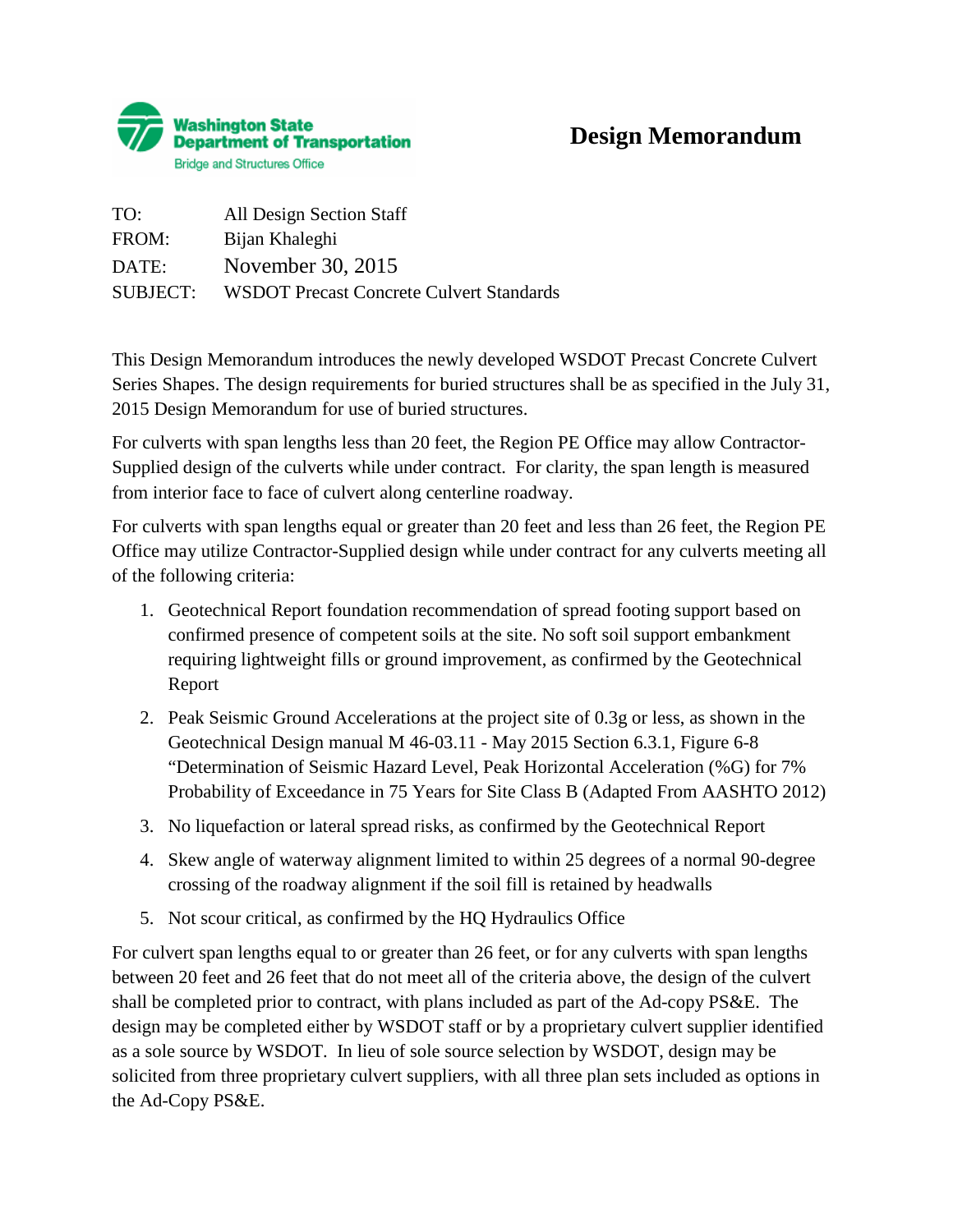Culvert Preliminary Plans are required for any culvert with span lengths greater than 26 feet, or for any culverts with span lengths equal to or greater than 20 feet that do not meet all the criteria above. Culvert Preliminary Plans shall be prepared by the Bridge and Structures Office, with the site data submitted by the Region PE Office. The culvert Preliminary Plan will contain plan, elevation, and section details, defining geometrics, and a structure cost estimate.

#### **Standard Culverts Design and Detailing Requirements:**

The new WSDOT Precast Concrete Culvert Series Shapes will accommodate up to 30 feet of backfill and 20 to 60 feet clear span length. The geometry used for developing these precast concrete culvert shapes is shown in Figure 1.



Figure 1: Precast Concrete Culvert Configuration

The foundation for these precast concrete culvert shapes may be spread footing, pile or drilled shaft as recommended in the geotechnical report. For span lengths less than 26 ft measured from interior face to face of culvert along centerline roadway, split box culvert configurations composed of these precast concrete culvert shapes on the top, and a cast-in-place or precast section on the bottom as shown in Figure 2 could be considered for poor soil conditions or as recommended in the geotechnical and hydraulic reports.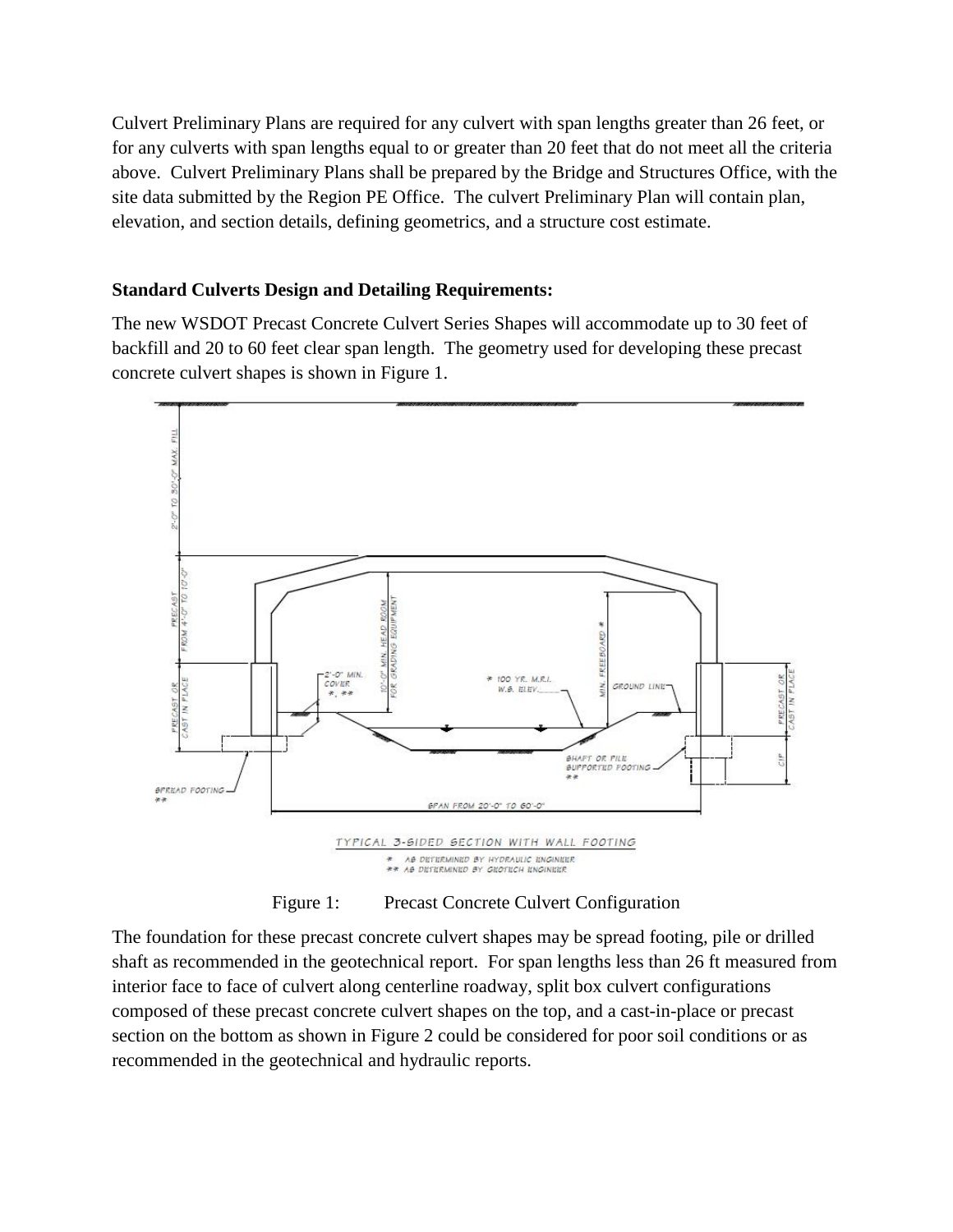

Figure 2: Precast Concrete Split Box Culvert Configuration

The typical section for these precast concrete culvert shapes is shown in Figure 3, and the span capability is shown in Table 1. The span capabilities of these precast concrete culvert shapes are based on 6.0 ksi compressive strength of concrete, and grade 60.0 ksi reinforcement. The design is based on the unit weight of concrete of 0.16 kcf, unit weight of soil of 0.125 kcf, and 0.14 for unit weight of HMA overlay.



Figure 3: Typical Section of Precast Concrete Culvert Series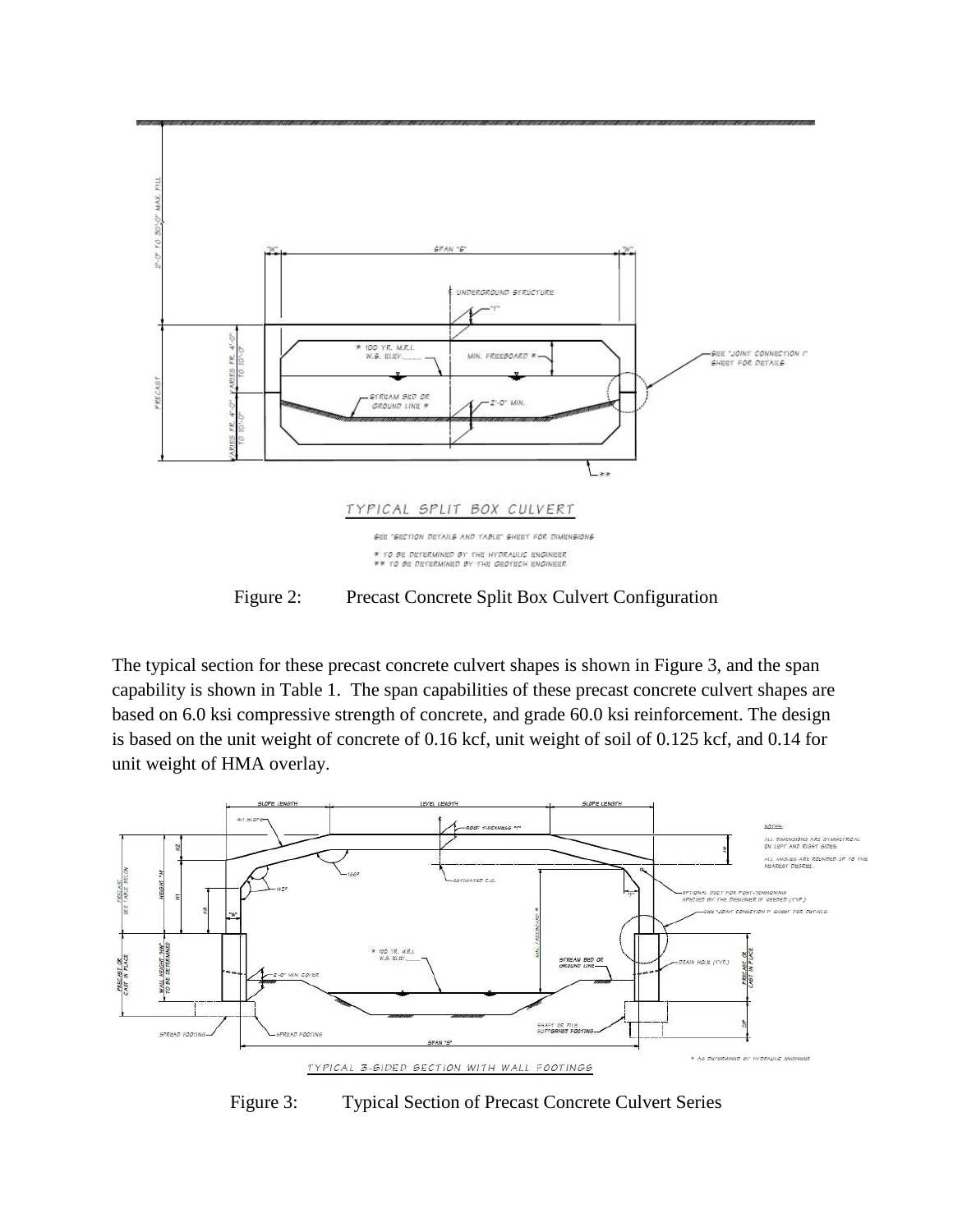| PRECAST CULVERT GEOMETRY TABLE |            |                     |                                                                                                                                        |       |                |                |                        |           |                |              |                    |               |                  |                    |      |
|--------------------------------|------------|---------------------|----------------------------------------------------------------------------------------------------------------------------------------|-------|----------------|----------------|------------------------|-----------|----------------|--------------|--------------------|---------------|------------------|--------------------|------|
| <b>SERIES</b>                  | TYPES      | CASES               | SPAN<br><b>SLOPE</b><br>коок тикет.<br><b>WALL THICK.</b><br><b>WALL HEIGHTS</b><br><b>FILLET</b><br><b>HEIGHT</b><br>LEVEL<br>SEGMENT |       |                |                |                        |           |                |              |                    |               | SEGMENT          | C.O. **            |      |
|                                |            |                     | ng,                                                                                                                                    | ne.   | HT             | нż             | H3                     | LENGTH    | LENGTH/2       | T            | <b>TWP</b>         | OR TE         | <b>LENGTH RR</b> | WEIGHT ** FROM TOP |      |
|                                |            |                     | FT.                                                                                                                                    | FT.   | FT.-IN.        | FT.-IN.        | <b>FT-IN</b>           | FT.-IN.   | <b>FT-IN</b>   | <b>FT-IN</b> | <b>FT-IN</b>       | <b>FT-IN.</b> | FT.              | <b>KIPS</b>        | AT.  |
| 198201                         | srur Box   | <b>FLAT TOP</b>     | 20                                                                                                                                     | 10(3) | ٠              | $\bullet$      | $\blacksquare$         | 22-21     | $\blacksquare$ | F-2°         | T-F                | T-47          | $5 - 0$          | 38                 | 2.72 |
| 155251                         | внит вах л | <b>FLAT TOP</b>     | 25                                                                                                                                     | 10(3) | ۰              | $\sim$         | $\blacksquare$         | $27 - 47$ | $\blacksquare$ | $T - dT$     | rе                 | 1547          | $5 - 0$          | 47                 | 2.83 |
| <b>TC20</b>                    | 3-SIDED    | <b>FLAT TOP</b>     | 20                                                                                                                                     | 10(3) | ٠              | $\bullet$      | $\blacksquare$         | 22-21     | $\sim$         | F-2°         | T-P                | T-47          | 5-0              | 38                 | 2.72 |
| <b>TG25</b>                    | 3-SIDED    | <b>FLAT TOP</b>     | 25                                                                                                                                     | 10(3) | $\blacksquare$ | $\blacksquare$ | $\blacksquare$         | $27 - 47$ | $\sim$         | $T - dT$     | F-2°               | 1547          | $5 - 0$          | 47                 | 2.83 |
| TCSO                           | 3-SIDED    | FIXED SLOPE LENGTH  | 30                                                                                                                                     | 10    | 7-4W           | 21-7161        | $4 - 8%$               | 12127     | $10 - 8 -$     | $T - C$      | $T-0$ <sup>r</sup> | F-7°          | $5 - 0$          | 50                 | 2.54 |
| 1035                           | 3-SIDED    | FIXED SLOPE LENGTH  | 35                                                                                                                                     | 10    | 7-4%*          | 21-7161        | $4 - 8%$               | 171.21    | $10 - 8 -$     | $T - C$      | $T - C$            | F-7°          | $5 - 0$          | 60                 | 2.59 |
| 7640                           | 3-SIDED    | FIXED SLOPE LENGTH  | 40                                                                                                                                     | 10    | 7-4%*          | 21-7161        | 41-8%*                 | 22-21     | $10 - 8r$      | $T - C$      | $T-0$ <sup>r</sup> | P-75          | $5 - 0$          | 69                 | 2.66 |
| "VC48"                         | 3-SIDED    | VARIED SLOPE LENGTH | 48                                                                                                                                     | 10    | デコ解し           | 21-10 N        | $4 - 3%$               | 22-21     | $13 - 17$      | P. 77        | $T - \theta^T$     | $T - 10o$     | $4 - 8$          | 68                 | 2.81 |
| <b>VCSO</b>                    | 3-SIDED    | VARIED SLOPE LENGTH | 50                                                                                                                                     | 10    | $6 - F$        | S'-IF          | $3 - 0$ M <sup>2</sup> | 22-21     | 15'-8"         | P-75         | $T-2T$             | $1 - 10^{r}$  | 41.01            | 68                 | 2.98 |
| <b>WEBB</b>                    | 3-SIDED    | VARIED SLOPE LENGTH | 55                                                                                                                                     | 10    | 5-81           | 41.87          | 21-4567                | 22-21     | $18 - 37$      | $T - T$      | $1 - 10o$          | $2 - 0$       | 4.0              | 72                 | 3.09 |
| <b>VC60</b>                    | 3-SIDED    | VARIED SLOPE LENGTH | 60                                                                                                                                     | 10    | $4.9^{o}$      | 5.5            | r-7%*                  | 22-21     | 20'-11"        | $1 - 7$      | $2 - 0$            | 2.0           | $5 - 5$          | 66                 | 3.24 |

Table 1: Precast Culvert Span Capability Charts

The connection between the precast concrete culvert base and supporting stem wall or footing could be bearing, shear key, or pinned as shown in Figure 4.



Figure 4: Precast Segment Base Details

The connection between the precast concrete segments could be cast-in-place concrete joints or tight joint with waterproofing membrane as shown in Figure 5.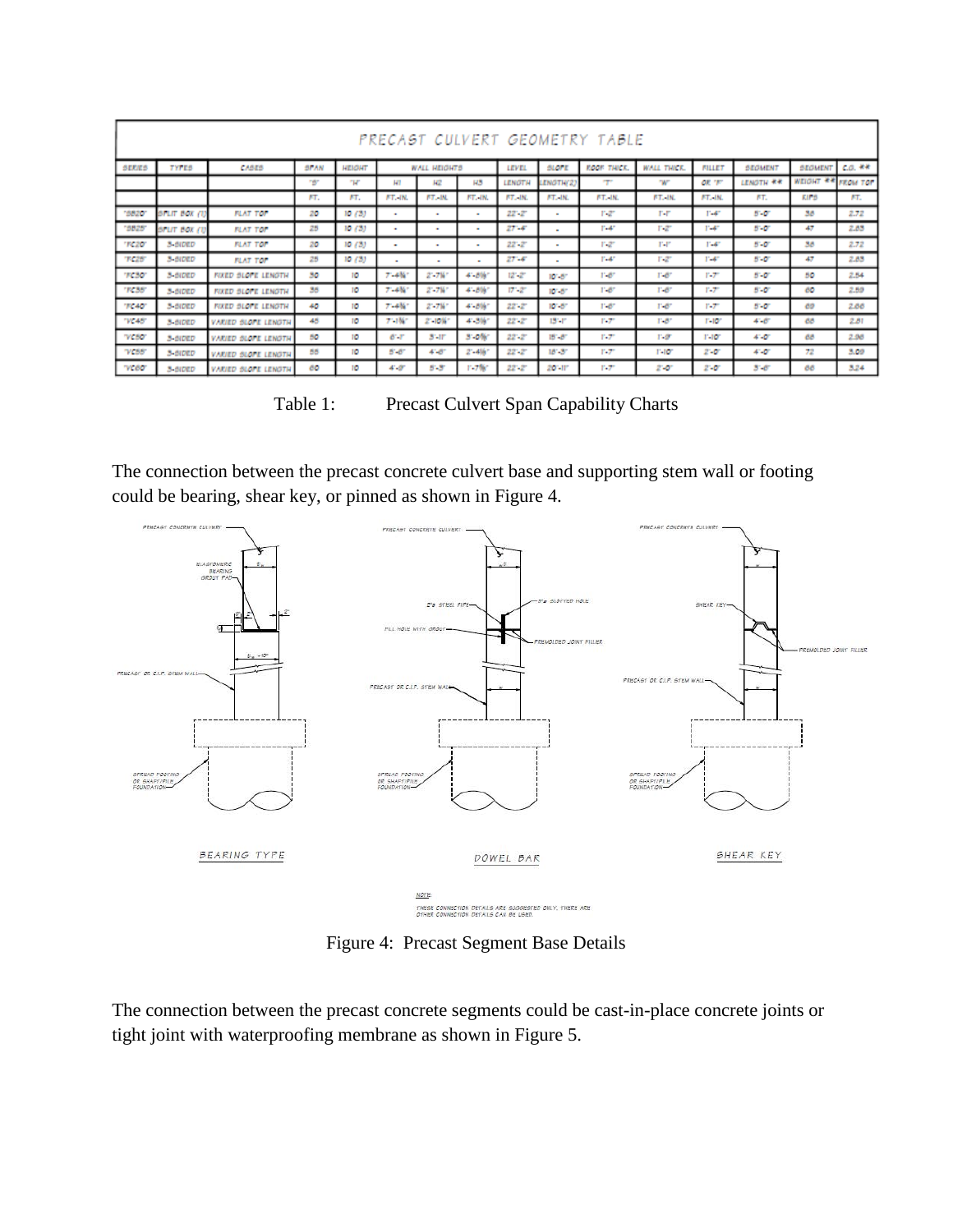

Figure 5: Precast Segment Joint Details

### **Shipping and Handling:**

The shipping configuration and the location of lifting loops shall be carefully studied so that the precast segments are stable during shipping and handling. The maximum height of the precast segments is 10 feet. For vertical culvert openings beyond 10 feet, a cast-in-place or precast stem wall as part of the culvert foundation should be considered. The maximum shipping weight of precast segments may vary depending on the size of precast segments. The shipping weight shall meet the legal axle load limits set by the RCW, but in no case shall the maximum shipping weight exceed 70 kips.

A complete set of CAD drawings used in the memorandum are attached for clarity.

#### **Background:**

The foundation types for precast concrete culvert series shapes could be spread footing, pile or drilled shaft as recommended in the geotechnical report. In case of poor soil conditions, split box culvert configurations composed of a precast concrete culvert shape on the top, and a castin-place or precast section on the bottom could be considered. This will be similar or alternative to 4-sided box culverts that are used for poor soil conditions.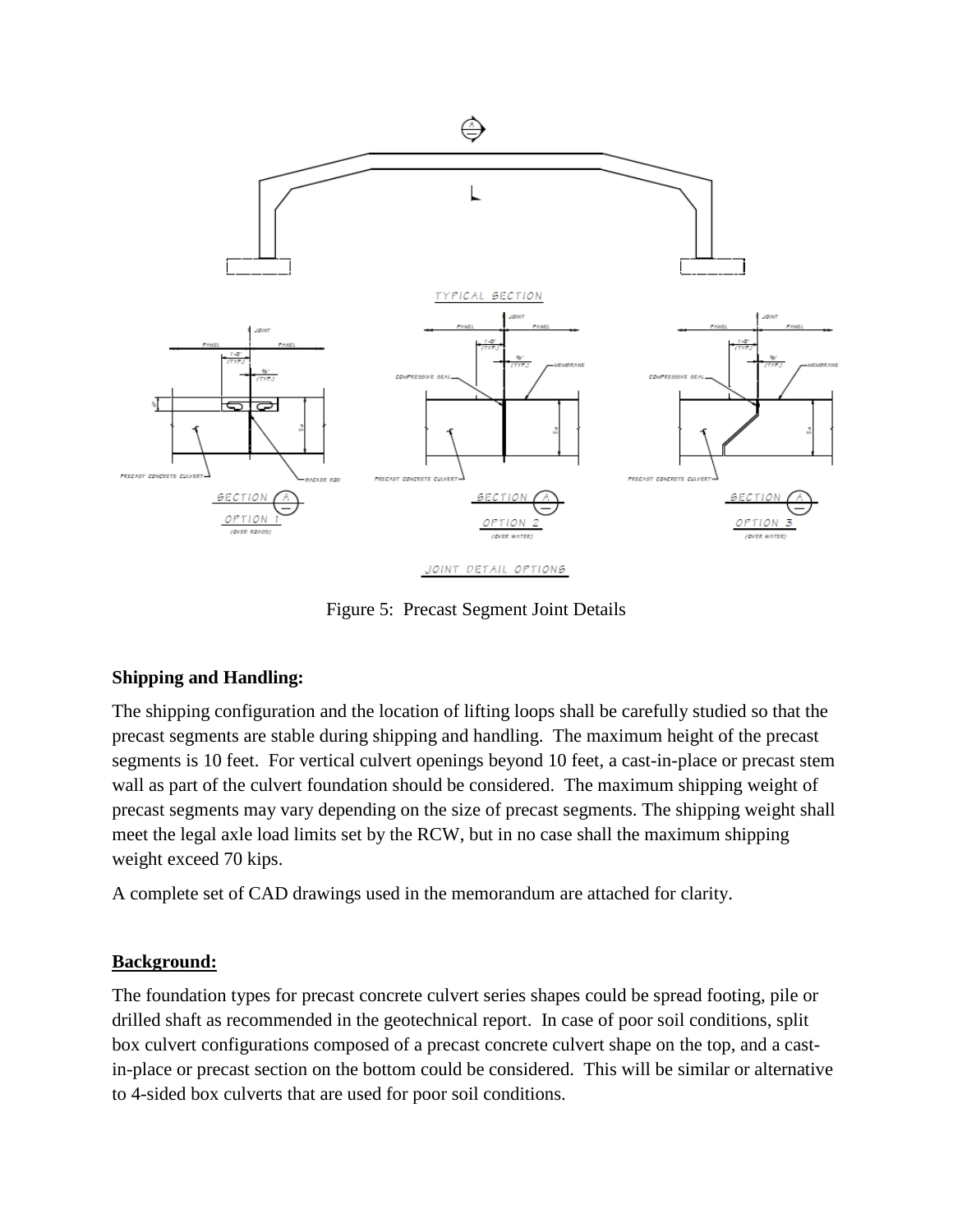Three types of support connections and three types of connections between the precast concrete segments are introduced and could be used as in accordance with project requirements. Soil lateral pressure, seismic racking, and culverts over roadway or waterway could be basis for connection type selection.

Fish passage structures are usually scour critical except those supported on deep foundation.

If you have any questions regarding this policy memorandum, please contact Richard. [Zeldenrust@wsdot.wa.gov](mailto:Richard.%20Zeldenrust@wsdot.wa.gov) at 705-7196, or [Luong.Tran@wsdot.wa.gov](mailto:Luong.Tran@wsdot.wa.gov) at 705-7195, Jim. Wei@wsdot.wa.gov at 705-7169 or Bijan. Khaleghi@wsdot.wa.gov at 705-7181.

cc: Mark Gaines, Bridge Construction – 47354 Craig Boone, Bridge and Structures – 47340

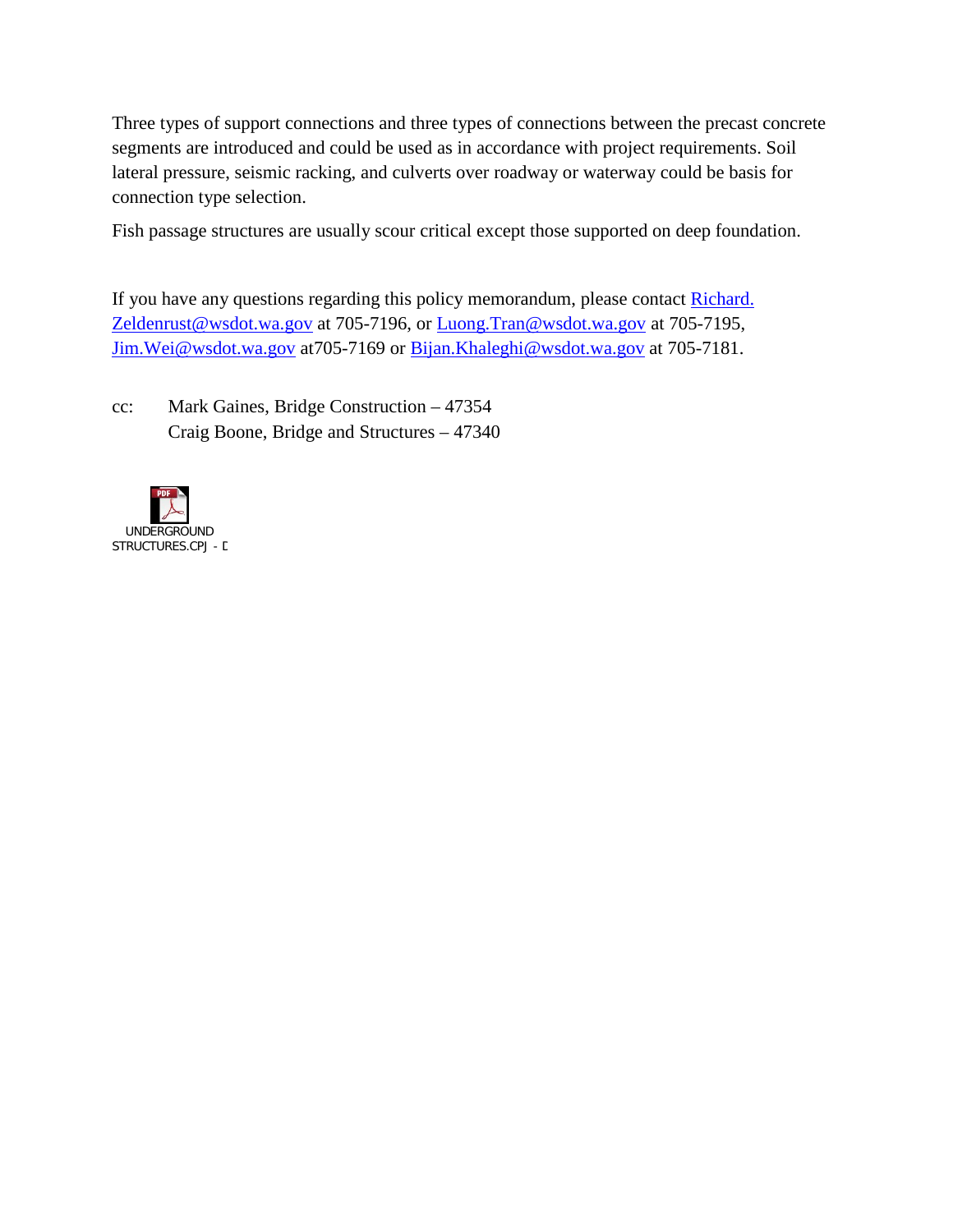| M:\X-Team\UNDERGROUND STRUCTURES\window files\3 SIDE SPAN TABLE 3.WND<br>Bridge Design Engr |      |          |  |             |                          |                   |                             |                                                                                      |               |                   |                                           |
|---------------------------------------------------------------------------------------------|------|----------|--|-------------|--------------------------|-------------------|-----------------------------|--------------------------------------------------------------------------------------|---------------|-------------------|-------------------------------------------|
| Supervisor                                                                                  |      |          |  |             | REGION  <br><b>STATE</b> | FED AID PROJ. NO  |                             | $\begin{array}{ c c c c }\n\hline\n\text{SHETS} & \text{SHEES}\n\hline\n\end{array}$ |               | <b>IMIN</b>       |                                           |
| Designed By                                                                                 |      |          |  |             |                          |                   | <b>BRIDGE</b><br><b>AND</b> |                                                                                      |               |                   |                                           |
| Checked By                                                                                  |      |          |  |             |                          | <b>WASH</b>       |                             |                                                                                      |               |                   | <b>Washington State</b>                   |
| Detailed By                                                                                 |      |          |  |             |                          | <b>JOB NUMBER</b> |                             |                                                                                      |               | <b>STRUCTURES</b> | $\sqrt{V}$<br><b>Department of Transp</b> |
| Bridge Projects Engr.                                                                       |      |          |  |             |                          |                   |                             |                                                                                      | <b>OFFICE</b> |                   |                                           |
| Prelim Plan By                                                                              |      |          |  |             |                          | CONTRACT NO.      |                             |                                                                                      |               |                   | NOT FOR CONSTRU                           |
| Architect/Specialist                                                                        | DATE | REVISION |  | <b>APPD</b> |                          |                   |                             |                                                                                      |               |                   |                                           |
| Thu Dec 03 10:48:37 2015                                                                    |      |          |  |             |                          |                   |                             |                                                                                      |               |                   |                                           |

| <b>SERIES</b> | <b>TYPES</b>  | <i>CASES</i>        | SPAN                                  | <b>HEIGHT</b>   |                      | <b>WALL HEIGHTS</b>  |                       | LEVEL      | SLOPE        | ROOF THICK. | WALL THICK. | FILLET              | <b>SEGMENT</b> | <b>SEGMENT</b> | $C.G.$ * |
|---------------|---------------|---------------------|---------------------------------------|-----------------|----------------------|----------------------|-----------------------|------------|--------------|-------------|-------------|---------------------|----------------|----------------|----------|
|               |               |                     | $^{\prime\prime}$ S $^{\prime\prime}$ | "H"             | H1                   | H2                   | H3                    | LENGTH     | ENGTH(2)     | "T"         | "W"         | $OR$ " $F$ "        | LENGTH **      | WEIGHT **      | H4       |
|               |               |                     | FT.                                   | FT.             | $FT.-IN.$            | $FT.-IN.$            | $FT.-IN.$             | $FT.-IN.$  | $FT.-IN.$    | $FT.-IN.$   | $FT.-IN.$   | $FT.-IN.$           | FT.            | KIPS           | FT.      |
| "SB20"        | SPLIT BOX (1) | FLAT TOP            | 20                                    | 10(3)           | $\sim$               | $\sim$               | $\sim$                | $22 - 2$ " | $\sim$       | $1' - 2''$  | $1' - 1''$  | $1' - 4''$          | $5 - 0$ "      | 38             | 2.75     |
| "SB25"        | SPLIT BOX (1) | FLAT TOP            | 25                                    | 10(3)           | $\sim$               | $\sim$               | $\sim$                | $27 - 4$ " | $\sim$       | $1' - 4''$  | $1 - 2^n$   | $1' - 4''$          | $5 - 0$ "      | 47             | 2.83     |
| "FC20"        | 3-SIDED       | FLAT TOP            | 20                                    | 10(3)           | ۰.                   | $\sim$               | $\sim$                | $22 - 2$ " | $\sim$       | $1' - 2''$  | $1' - 1''$  | $1' - 4''$          | $5 - 0$ "      | 38             | 2.75     |
| "FC25"        | 3-SIDED       | FLAT TOP            | 25                                    | 10(3)           | $\overline{a}$       | $\sim$               | $\sim$                | $27 - 4$ " | ÷            | $1' - 4''$  | $1 - 2n$    | $1' - 4''$          | $5 - 0$ "      | 47             | 2.83     |
| "FC30"        | 3-SIDED       | FIXED SLOPE LENGTH  | 30                                    | 10              | $7 - 43/4$ "         | $2'-7\frac{1}{4}$ "  | $4 - 73/4$ "          | $12 - 2n$  | $10 - 5$ "   | $1'-6''$    | $1'-6''$    | $1'-6\frac{3}{8}''$ | $5 - 0$ "      | 50             | 2.67     |
| "FC35"        | 3-SIDED       | FIXED SLOPE LENGTH  | 35                                    | 10              | $7 - 43/4$ "         | $2 - 7\frac{1}{4}$ " | $4' - 73/4''$         | $17 - 2n$  | $10 - 5$ "   | $1' - 6''$  | $1'-6''$    | $1 - 6\%$ "         | $5 - 0$ "      | 60             | 2.59     |
| "FC40"        | 3-SIDED       | FIXED SLOPE LENGTH  | 40                                    | 10 <sup>°</sup> | $7 - 43/4$ "         | $2 - 7\frac{1}{4}$ " | $4' - 73/4''$         | $22 - 2$ " | $10 - 5$ "   | $1'-6''$    | $1 - 6$ "   | $1 - 6\%$ "         | $5 - 0$ "      | 69             | 2.66     |
| "VCA5"        | 3-SIDED       | VARIED SLOPE LENGTH | 45                                    | 10 <sup>°</sup> | $6 - 8\frac{3}{4}$ " | $3 - 31/4$ "         | $3'-6\frac{1}{8}''$   | $22 - 2$ " | $13 - 1$ "   | $1' - 7''$  | $1 - 8$ "   | $1' - 11'4''$       | $4 - 6$ "      | 68             | 2.83     |
| "VC50"        | 3-SIDED       | VARIED SLOPE LENGTH | 50                                    | 10              | $6 - 1$ "            | $3'-11''$            | $2'-10\%$ "           | $22 - 2$ " | $15 - 8$ "   | $1' - 7''$  | $1 - 9$ "   | $1' - 11'4''$       | $4 - 0''$      | 68             | 3.0<     |
| $"V$ C55"     | 3-SIDED       | VARIED SLOPE LENGTH | 55                                    | 10 <sup>°</sup> | $5 - 5\frac{1}{4}$ " | $4 - 0.34$ "         | $2'-3\frac{1}{8}''$   | $22 - 2$ " | $18 - 3$ "   | $1' - 7''$  | $1' - 10''$ | $1' - 11'4''$       | $4'-0''$       | 72             | 3.0<     |
| "VCGO"        | 3-SIDED       | VARIED SLOPE LENGTH | 60                                    | 10              | $4 - 9\frac{1}{4}$   | $5 - 23/4$ "         | $1' - 7\frac{5}{8}''$ | $22 - 2$ " | $20' - 11''$ | $1' - 7''$  | $2'-0''$    | $1' - 11'4''$       | $3 - 6$ "      | 66             | 3.25     |

|                |                                                      |                |           | * AS DETERMINED BY HYDRAULIC ENGINEER |                      |  |  |  |  |  |  |
|----------------|------------------------------------------------------|----------------|-----------|---------------------------------------|----------------------|--|--|--|--|--|--|
|                |                                                      |                |           |                                       |                      |  |  |  |  |  |  |
| <b>SEGMENT</b> |                                                      | <b>SEGMENT</b> | $C.G.$ ** |                                       |                      |  |  |  |  |  |  |
| LENGTH **      |                                                      | WEIGHT **      | H4        |                                       |                      |  |  |  |  |  |  |
| FT.            |                                                      | <b>KIPS</b>    | FT.       |                                       |                      |  |  |  |  |  |  |
| $5 - 0$        |                                                      | 38             | 2.75      |                                       |                      |  |  |  |  |  |  |
| $5 - 0$ "      |                                                      | 47             | 2.83      |                                       |                      |  |  |  |  |  |  |
| $5 - 0$ "      |                                                      | 38             | 2.75      |                                       |                      |  |  |  |  |  |  |
| $5 - 0$ "      |                                                      | 47             | 2.83      |                                       |                      |  |  |  |  |  |  |
| $5 - 0$ "      |                                                      | 50             | 2.67      |                                       |                      |  |  |  |  |  |  |
| $5 - 0$ "      |                                                      | 60             | 2.59      |                                       |                      |  |  |  |  |  |  |
| $5 - 0$ "      |                                                      | 69             | 2.66      |                                       |                      |  |  |  |  |  |  |
| $4 - 6$ "      |                                                      | 68             | 2.83      |                                       |                      |  |  |  |  |  |  |
| $4 - 0''$      |                                                      | 68             | 3.00      |                                       |                      |  |  |  |  |  |  |
| $4'-0''$       |                                                      | 72             | 3.00      |                                       |                      |  |  |  |  |  |  |
| $3 - 6"$       |                                                      | 66             | 3.25      |                                       |                      |  |  |  |  |  |  |
|                |                                                      |                |           |                                       |                      |  |  |  |  |  |  |
| ARY            |                                                      |                |           | <b>BURIED STRUCTURES</b>              | BRDGE<br>SHET<br>NO. |  |  |  |  |  |  |
|                |                                                      |                |           |                                       | ( )                  |  |  |  |  |  |  |
|                |                                                      |                |           | PRELIMINARY PLANS                     | अस                   |  |  |  |  |  |  |
|                | ortation                                             |                |           |                                       |                      |  |  |  |  |  |  |
| <b>CTION</b>   | 3-SIDED PRECAST CULVERT<br>SECTION DETAILS AND TABLE |                |           |                                       |                      |  |  |  |  |  |  |
|                |                                                      |                |           |                                       | <b>SHEETS</b>        |  |  |  |  |  |  |

*(1) SPLIT BOX CONSISTS OF TWO "FC20" OR TWO "FC25"*

*(2) EACH SIDE*

贡

*(3) 4'-0" MIN. HEIGHT*

# TYPICAL 3-SIDED SECTION WITH WALL FOOTINGS

## PRECAST CULVERT GEOMETRY TABLE

  *NOT USED FOR DESIGN OR FABRICATION*

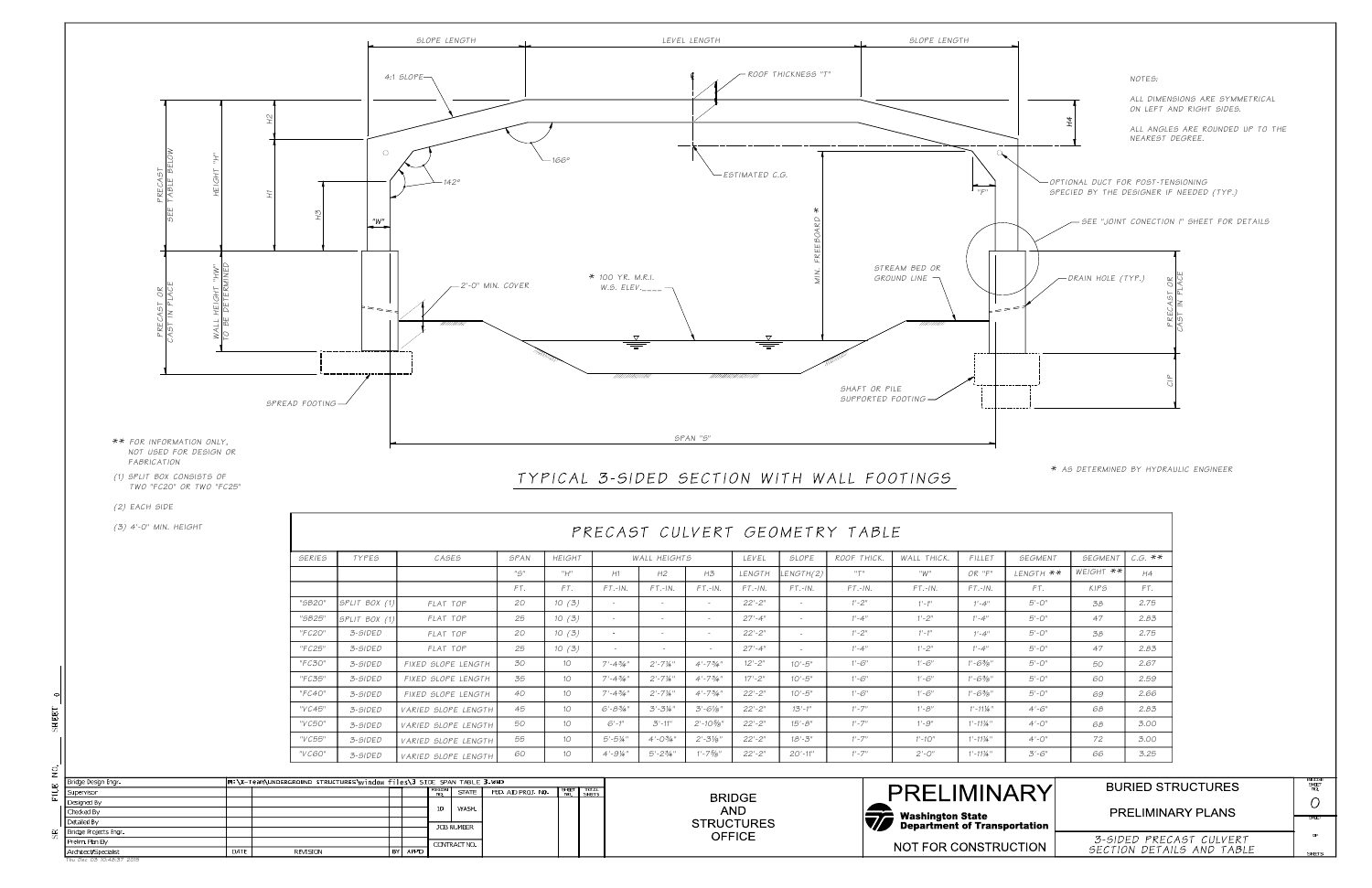

赱

2

FILE<sub></sub>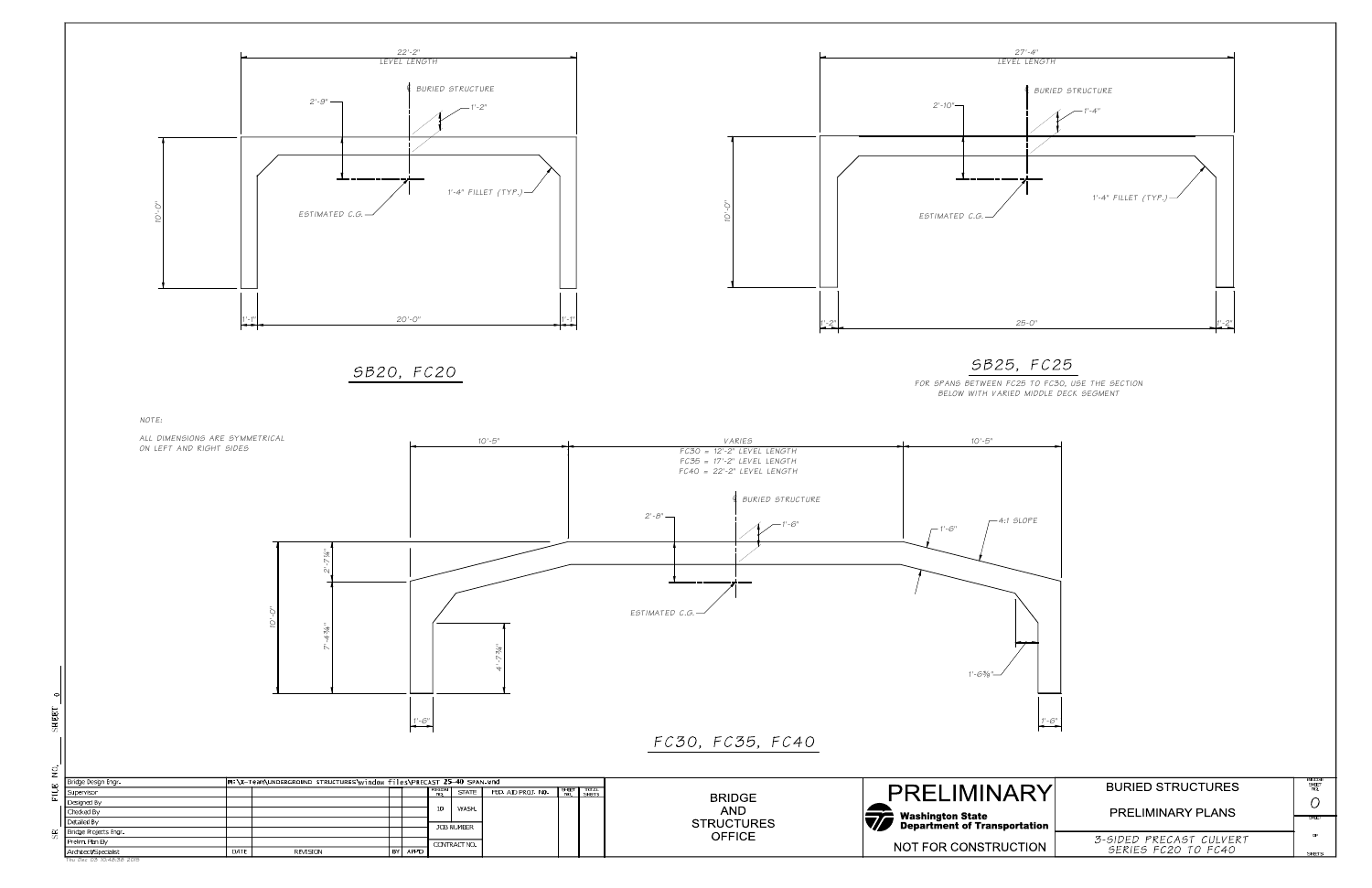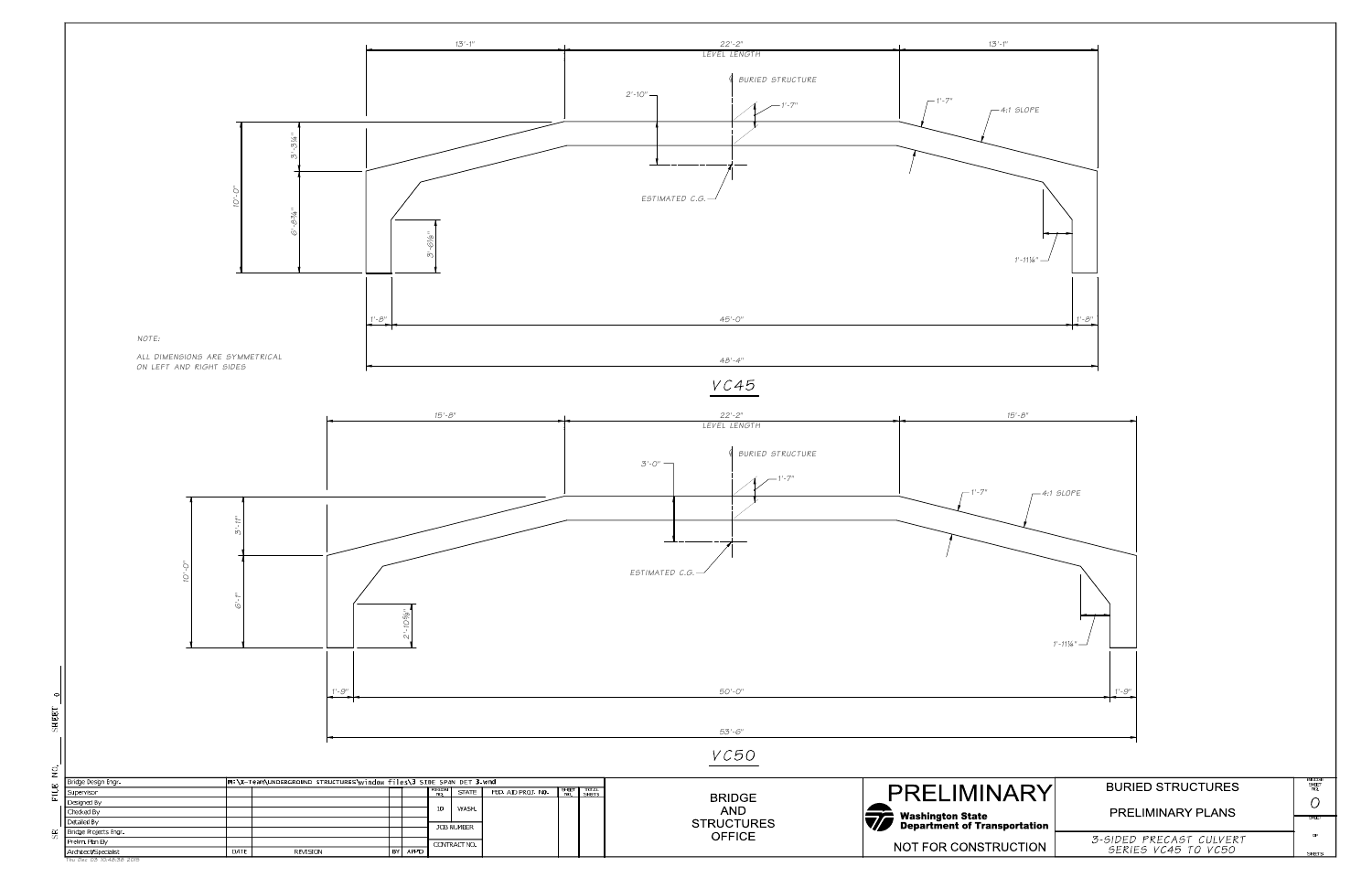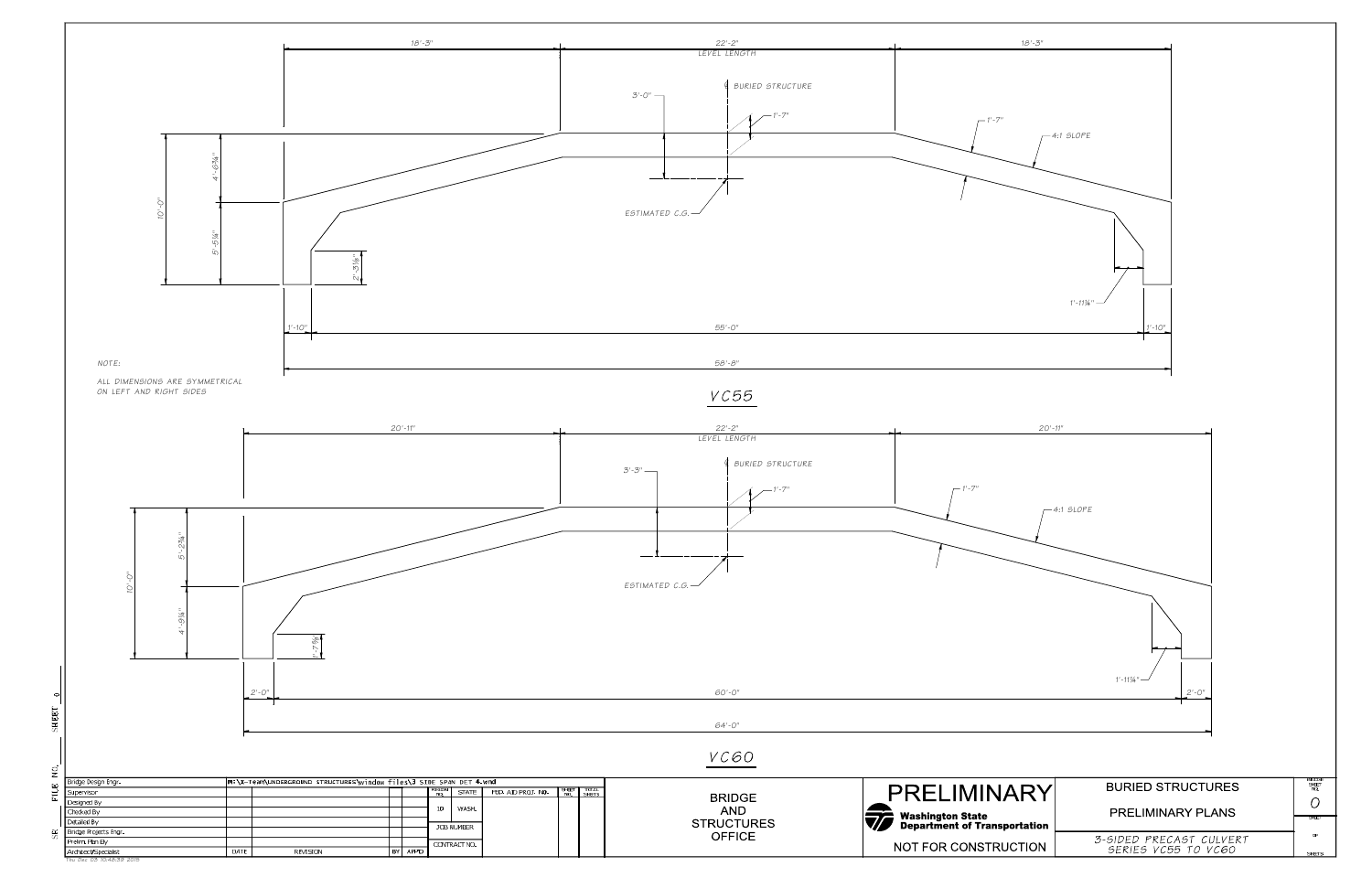